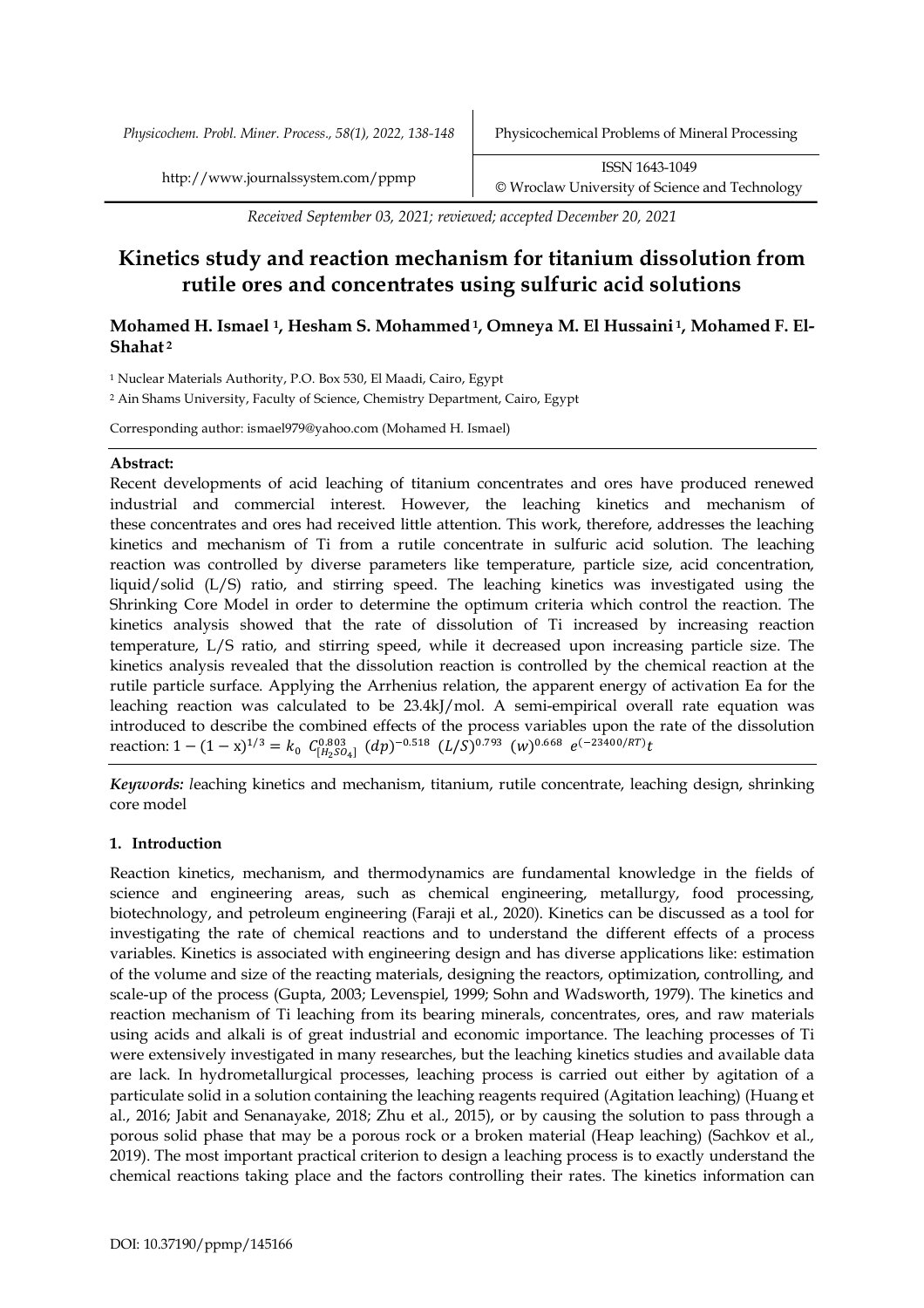only be derived from experimental and observed data and it is affected by many factors such as: mineralogy, surface area, product layer formation, reactants concentration, particle size, pulp density, agitation, and reaction temperature. The most convenient way to achieve this is to use samples of ground ore or mineral of narrow size range (distribution) for a single substance being studied. For the process control purposes, it is convenient to fit a mathematical model to the relation curve showing dissolution and recovery of the metal values upon leaching as a function of time. The most widely mathematical model used for describing the kinetics of fluid-solid (heterogeneous) chemical reactions of dense particles is the shrinking core model (SCM) (Chen et al., 2013; Houzelot et al., 2018; Niu et al., 2013; Wang et al., 2016). The fluid-solid reactions are several and of great industrial importance.

In this work, the aim was to optimize the kinetics and determine the mechanism of the sulfuric acid dissolution of Ti from rutile concentrates in a manner that may differ from other relevant previous studies. The kinetics data obtained can be used as a guide for other future works, in general, concerning the industrial concept of the sulfuric acid leaching of Ti from ores, rocks, and concentrates.

#### **2. Materials and Methods**

# **2.1. Preface**

The start Ti-rutile concentrate in this study was prepared by physical upgrading, grinded, alkali roasted, leached with hot water, and the water leach residue (contained Ti) did not dissolve in water. The Ti-rutile concentrate consisted of the oxides of Ti, Fe, Si, Al, V, Mn, and Zr. This Ti-concentrate composed (in wt.%) of 79% TiO<sub>2</sub>, 10.05% Fe-oxides, 4.95% MnO, 3.9% SiO<sub>2</sub>, 1.5% ZrO<sub>2</sub>, 0.9% Al<sub>2</sub>O<sub>3</sub>, and 0.35%  $V_2O_5$ . Upon the roasting process using (NaOH/Na<sub>2</sub>CO<sub>3</sub>) mixture, these elements' oxides transformed to the corresponding sodium salts of these elements. In the water leaching process, these sodium salts dissolved in water at the beginning of leaching, but, some of these elements reprecipitated again as a solid residue (in situ precipitation) and this conclusion was confirmed in our previous related work (Ismael et al., 2020). The elements completely dissolved in water were Si, Al, and V. The re-precipitated elements were Ti, Zr, Mn, and Fe. We adopted our previous experimental work for the water leaching process to completely attain Ti, Zr, Mn, and Fe in the water leach residue under the optimum leaching conditions, in order to prepare pure  $V_2O_5$  product from the water leach liquor. The crystal structure of the Ti-rutile concentrate and structural transformations occurred in the roasting, water leaching, and sulfuric acid leaching processes were studied using the XRD technique and were illustrated completely in our previous study (Ismael et al., 2020). The water leach residue consisted of well-crystalline and identified forms of  $(Na_2Mn_2Ti_6O_{16}$ ; ASTM Card No., 052-1308 and Fe<sub>2</sub>O<sub>3</sub>; ASTM Card No., 79-1741). The Ti dissolution reaction from the water leach residue in sulfuric acid was supposed to proceed through the reaction (Ismael et al., 2020):

 $Na_2Mn_2Ti_6O_{16(s)} + 10 H_2SO_{4(aq)} \stackrel{\Delta}{\rightarrow} 6 TiOSO_{4(aq)} + Mn_2(SO_4)_{3(aq)} + Na_2SO_{4(aq)} + H_2O_{(aq)}$ 

The sulfuric acid leaching data reported here, in addition to some data in the previous study, were now analysed using the different models of the SCM to describe the kinetics and mechanism of the dissolution reaction of Ti. The new data in this work comprises studying the effect of particle size (with three different sizes) upon Ti dissolution at different leaching times. The optimum conditions for the sulfuric acid leaching process were determined with respect to Ti dissolution efficiency.

#### **2.2. Kinetics analysis for Ti dissolution and reaction mechanism**

A fluid/solid heterogeneous chemical reaction can be expressed by Eqs 1-3 (Levenspiel, 1999):

$$
A (fluid) + bB (solid) = fluid products \tag{1}
$$

$$
or, \qquad \qquad = solid \, products \tag{2}
$$

$$
or, = fluid + solid products \t(3)
$$

The dissolution of Ti in sulfuric acid is a typical heterogeneous chemical reaction. So, the dissolution reaction kinetics can be expressed by means of the SCM. The SCM considers that the particle of the solid mass is spherical and the overall reaction rate-controlling process is the slowest step and referred to the most fitting kinetic model. The different kinetic models of the SCM will be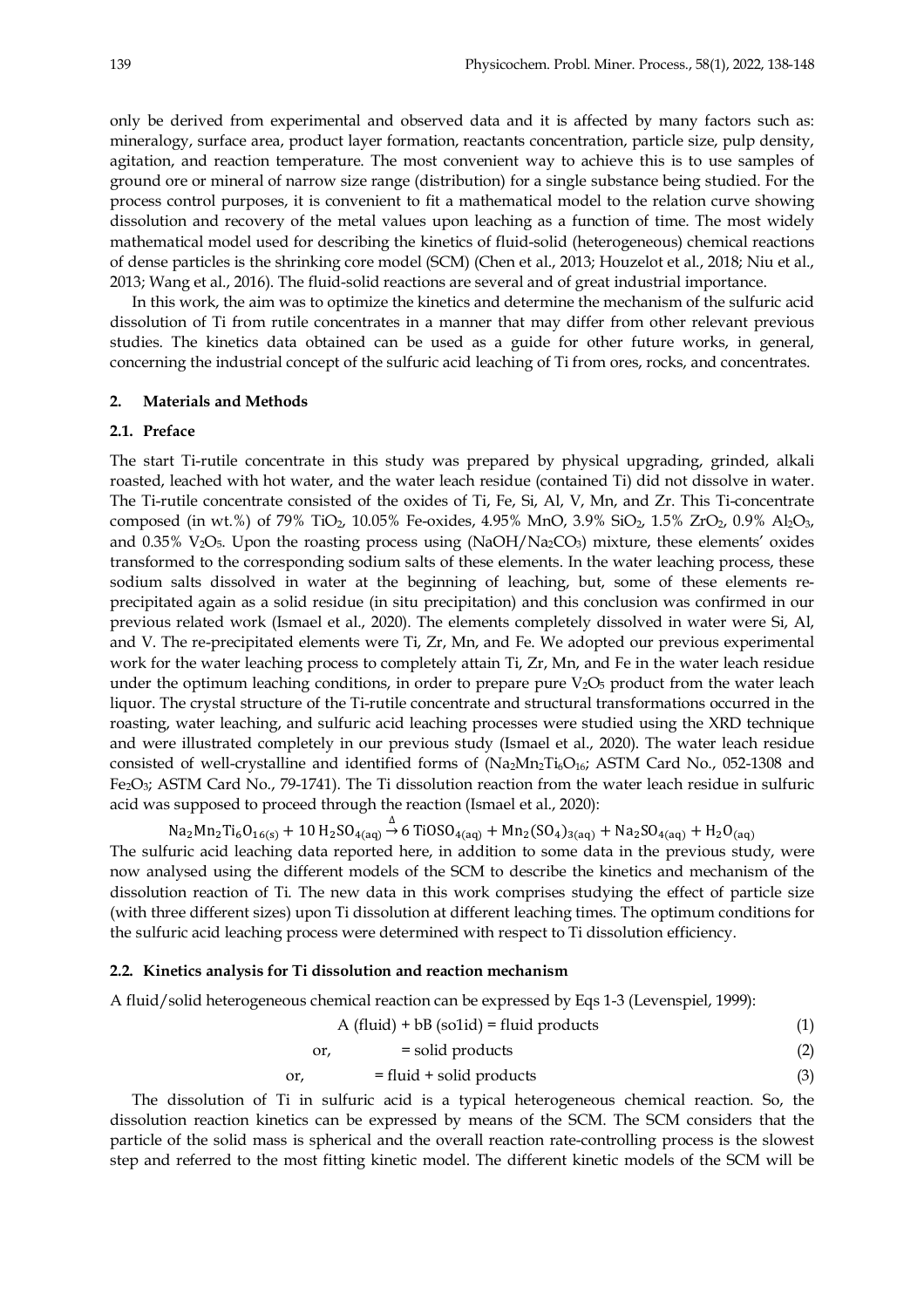discussed in detail. The leaching data obtained was carefully treated to determine the dissolution reaction kinetics and mechanism.

## **3. Results and discussion**

#### **3.1. Kinetics analysis and reaction mechanism**

The kinetics and mechanism for the dissolution reaction of Ti from a rutile concentrate using  $H_2SO_4$ solution were carefully studied using the SCM. Before applying the experimental data to determine the reaction kinetics and mechanism, there are some important concepts and criteria should be declared as will be stated in the following sections**.**

# **3.1.1. Overview**

It is well evident that the more knowledge about: what the reacting materials are; how they react; and what is occurring during the overall reaction, the more we have to establish a proper design and economic optimization of the process. The most important of these are the reaction kinetics and mechanism.

There are, generally, four fluid-solid reaction kinetics models; the (i) shrinking core, (ii) homogeneous, (iii) pore, and (iv) grain models. The rutile particles, in this study, are essentially compact and close grains, thus could be regarded as non-porous particles. As the rutile particles are rigid and compact but the particle's core gradually shrinks during the leaching process, thus, the most appropriate reaction model should be the shrinking core. The temperature dependence of rutile dissolution can be used to estimate the apparent energy of activation  $(E_a)$  and elucidate the kinetics of the process. During the leaching of rutile particles with  $H_2SO_4$  solution, the following main steps may be included: (1) diffusion of the fluid (sulfuric acid) particles through the main body of the fluid film to the particle surface (rutile), this step is turbulence-sensitive; (2) the chemical reaction of the fluid particles with the solid particles at the interface, this step is temperature-sensitive and requires relatively low temperature; (3) the diffusion of both the fluid particles and the products formed through the product ash layer from and back to the fluid body, respectively, this step is temperatureinsensitive and requires relatively high temperature, and the activation energy  $E_a$  of the chemical reaction step is usually larger than that for mass diffusion (Gupta, 2003; Nie et al., 2020). Also, some of these steps are in series and occur successively, as if any of them is prevented, then the overall reaction will not continue to completion. Recently, some studies and review reports have indicated that the dissolution rate may be controlled by two different successive steps from the previously mentioned steps (Faraji et al., 2020; Li et al., 2010; Tanda et al., 2019; Yang et al., 2014).

The kinetics analysis for a certain chemical reaction is carefully studied to determine the activation energy  $E_{\alpha}$ , and consequently the mechanism, for this reaction. The activation energy is the minimum energy required to cause a reaction to occur. In general, in any reaction mechanism, the ratedetermining step is the slowest one, and it determines the overall kinetics of the reaction. In many heterogenous chemical reactions, as leaching of ores and concentrates, the overall chemical reaction may be the net result of a series of different successive processes which makes the mechanism to be mixed-controlled if more than one step control the reaction rate. This is familiar to reactions occurring at long time periods. The reaction mechanism is the sequence of events that describes the actual process by which reactants become products.

After fitting the experimental data to all the available kinetics models, the best fit model can be determined when it attains some of the following general requirements (Levenspiel, 1999; Li et al., 2010; Sohn and Wadsworth, 1979):

- a. The line of each relation should be straight with relation coefficient  $(R^2)$  nearly equals unity.
- b. All the lines should nearly pass the origin, i.e., (have zero-point intercepts).
- c. The film diffusion mechanism can be the rate-controlling step if the homogeneity of the reaction mixture, which is affected with stirring speed (turbulence), is the most effective factor increasing the reaction rate.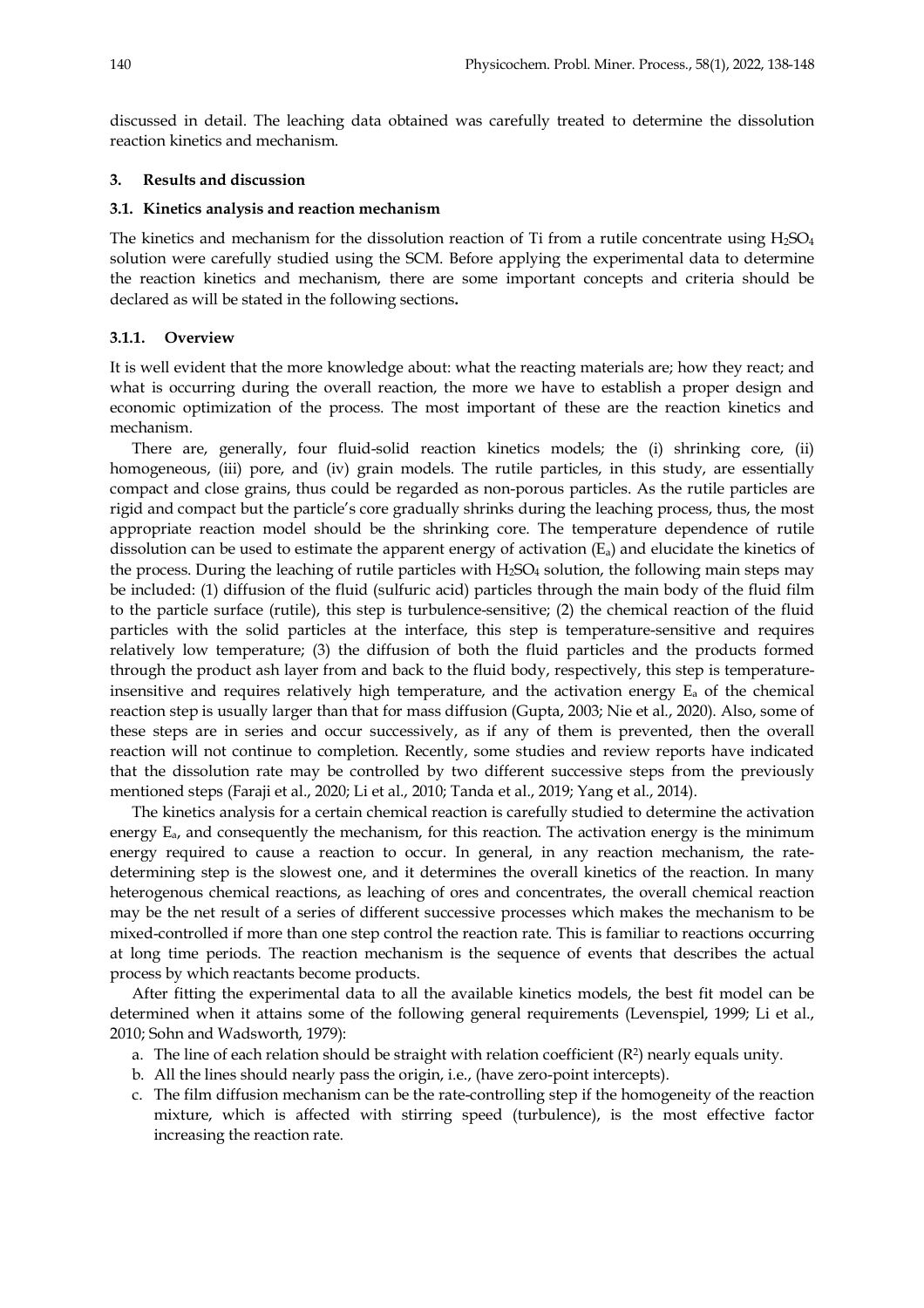- d. The rate-controlling step can be confirmed from experimental data of studying the effect of variation of reaction temperature and particle size upon the reaction rate at different times (only for product diffusion and chemical reaction controls).
- e. The estimated value of  $E_{a}$ , calculated using the Arrhenius relation, may determine the reaction mechanism as it is product diffusion, or chemical reaction, or may be a combination of two different steps. When  $E_a$  is < 20kJ/mol ( $\sim$ 4Kcal/mol), the expected mechanism should be product diffusion. If  $E_a$  is > 40kJ/mol (~10Kcal/mol), the expected mechanism should be chemical reaction (Abdel-Aal, 2000; Habashi, 1969; Jackson, 1986).
- f. For the parameter of particle size diameter  $(r_0)$ , if the rate constant k is directly proportional to the reciprocal of the particle size diameter  $(1/r_0)$ , therefore, the mechanism is expected to occur via chemical reaction control. If the rate constant is directly proportional to the reciprocal of the square of particle size diameter  $(1/r_0^2)$ , therefore, the mechanism is expected to be product diffusion control (Adebayo et al., 2003; Ajemba and Onukwuli, 2012; Baba et al., 2009).

In this study, the kinetics for Ti dissolution reaction from the rutile concentrate in sulfuric acid solution can be described by means of the SCM (Chen et al., 2013; Huang et al., 2016; Jabit and Senanayake, 2018; Niu et al., 2013; Sui and Zhai, 2014; Tanda et al., 2019; Zhu et al., 2015). The reaction process variables studied are: 1) the reaction temperature; 2) the sulfuric acid concentration; 3) the rutile particle size; 4) liquid/solid ratio; and 5) stirring speed. The whole variables were studied at different reaction time intervals.

## **3.1.2. Effect of reaction temperature**

It was found experimentally that for leaching temperatures above 50°C and leaching times more than 30 min Ti began to hydrolyze and reprecipitate in the sulfate leach solutions. So, **Fig. 1** illustrates the effect of leaching temperatures (30, 40, and 50°C) at leaching times (10, 20, and 30 min) to show the increasing Ti dissolution region. The data in Fig. 1 was used to evaluate the kinetics and mechanism for the dissolution reaction of Ti.



Fig. 1. Effect of leaching temperatures (30, 40, and 50°C) on Ti dissolution at (10, 20, and 30 min) leaching times (Ismael et al., 2020)

The SCM takes several forms that can be effectively applied to determine the reaction ratecontrolling step and reaction mechanism for the data in Fig. 1 with its most familiar kinetics models as follows:

## **3.1.2.1. The surface chemical reaction control**

If the leaching process is controlled by the chemical reaction at the surface of the shrinking particle, the following expression of the SCM can be used to describe the leaching kinetics Eq. 4:

$$
1 - (1 - x)^{1/3} = Kt
$$
 (4)

where  $(x)$  is the fraction of Ti  $(\%)$  dissolved in sulfuric acid at time t and K is the reaction rate. According to Eq. 4 and the experimental data of Ti leaching rate in **Fig. 1**, the values of  $[1 - (1 - x)^{1/3}]$ were calculated and plotted against the reaction time t and the results are shown in Fig. 2a.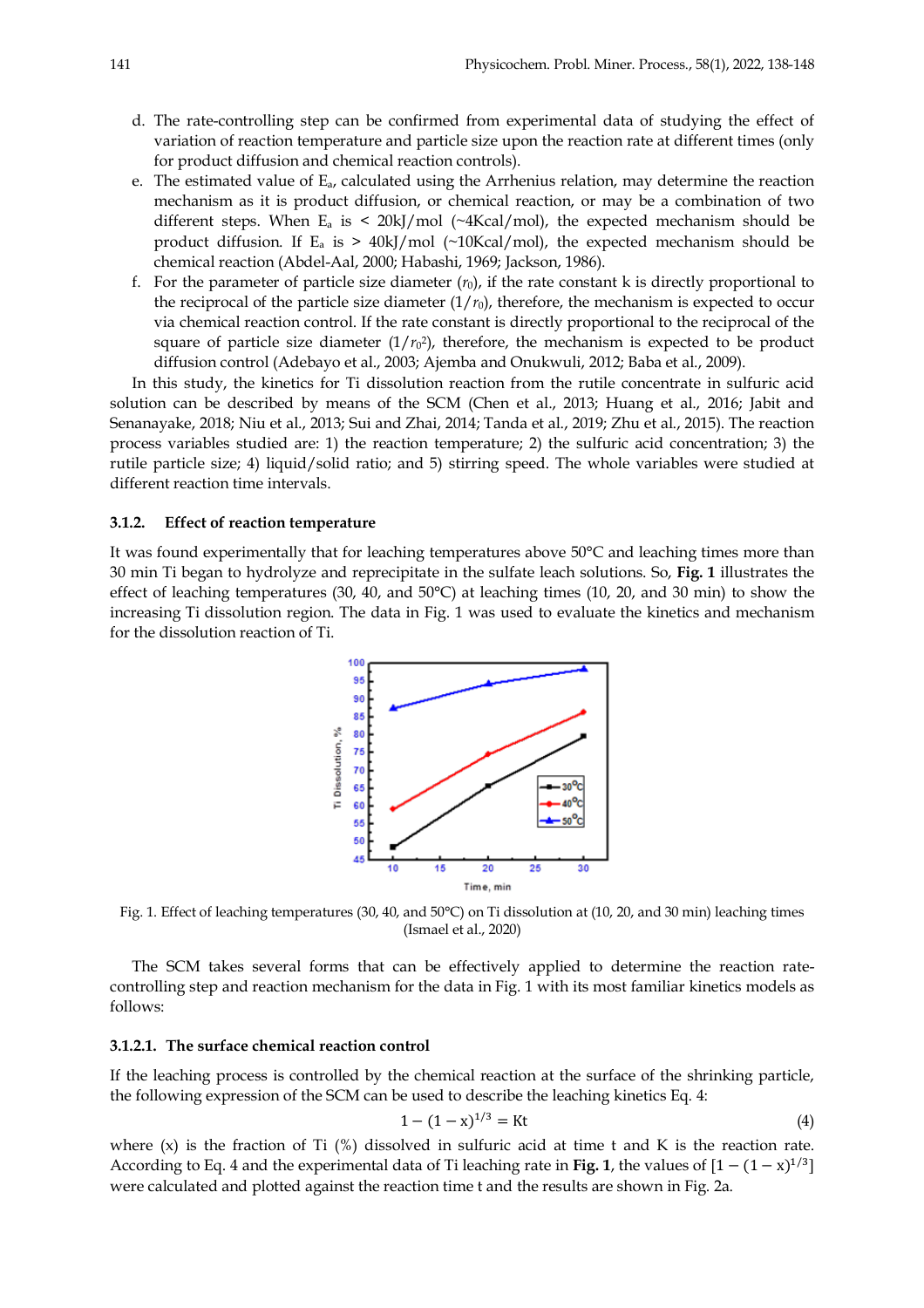#### **3.1.2.2. The diffusion through the product ash layer control**

If the leaching process is controlled by the diffusion of reactants and products through the product ash layer formed during the reaction, the following expression of the SCM can be used to describe the leaching kinetics Eq. 5:

$$
1 - 3(1 - x)^{\frac{2}{3}} + 2(1 - x) = \text{Kt}
$$
 (5)

According to Eq. 5 and experimental data for Ti leaching rate in Fig. 1, the values of [1 − 3(1 −  $\left(x\right)^{\frac{2}{3}} + 2(1-x)$  were calculated and plotted against the reaction time t, the results are shown in Fig. 2b.



Fig. 2. The SCM kinetic models: (a) chemical reaction, (b) product diffusion, (c) liquid film diffusion, and (d) interface transfer and product diffusion

# **3.1.2.3. The liquid film diffusion control**

This model refers to the diffusion of the fluid molecules through the body film of the fluid to the surface of the solid as described by Eq. 6:

$$
X = Kt \tag{6}
$$

According to Eq. 6 and the experimental data for Ti leaching rate in Fig. 1, the values of  $(x)$  were calculated and plotted against the reaction time t and the results are shown in Fig. 2c.

A new model for the reaction to produce a shrinking core was introduced and developed. It considers the reaction rate to be controlled by two successive (or mixed) operations namely; the interface transfer and the diffusion across the product ash layer (Li et al., 2010; Nie et al., 2020; Tanda et al., 2019; Yang et al., 2014). It can be represented as will be now described.

#### **3.1.2.4. The interface transfer and product diffusion control**

This model is expressed by Eq. 7:

$$
\frac{1}{3}\operatorname{Ln}(1-x) + [(1-x)^{-1/3} - 1] = \operatorname{K} t \tag{7}
$$

According to Eq. 7 and the experimental data for Ti leaching rate in Fig. 1, the values of  $\frac{1}{3}$  Ln (1 – x) +  $[(1-x)^{-1/3} - 1]$  were calculated and plotted against the reaction time t and the results are shown in Fig. 2d.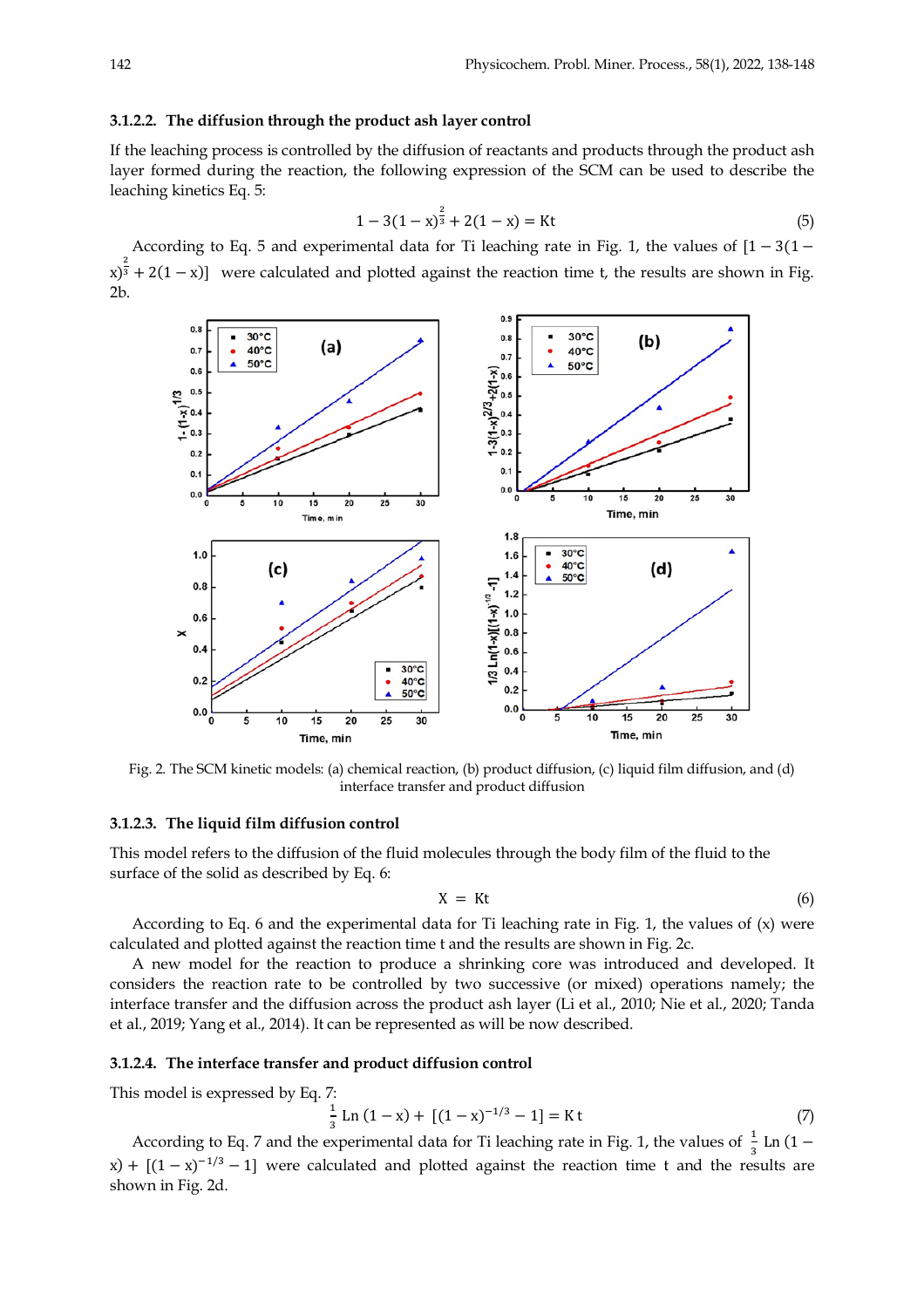In the calculations and from all previous data for the various SCM models, the mechanism of the dissolution of Ti using sulfuric acid can be determined from the plots in Fig. 2. It was found that the plots for both the chemical reaction and the product ash diffusion controls are nearly similar with more acceptable values of relation coefficient  $(R<sup>2</sup>)$  and with nearly zero-point intercepts when compared to the other kinetics models. Thus, and unfortunately, this similarity between the two models made it so difficult to determine whether the dissolution mechanism is either controlled by chemical reaction or product ash diffusion. The  $(R^2)$  values for the different kinetic models of the SCM at different temperatures are shown in Table 1.

Table 1. The correlation coefficients (R2) values for the different kinetic models of the SCM at different temperatures

| Leaching                        | Kinetic expression, R <sup>2</sup> |                                                 |        |                                               |
|---------------------------------|------------------------------------|-------------------------------------------------|--------|-----------------------------------------------|
| temperature,<br>$\rm ^{\circ}C$ |                                    | $1-(1-x)^{1/3}$ $1-3(1-x)^{\frac{2}{3}}+2(1-x)$ | X      | $\frac{1}{2}$ Ln $(1-x) + [(1-x)^{-1/3} - 1]$ |
| 30                              | 0.9811                             | 0.9713                                          | 0.8986 | 0.8513                                        |
| 40                              | 0.9673                             | 0.9616                                          | 0.8525 | 0.7791                                        |
| 50                              | 0.9626                             | 0.9575                                          | 0.7562 | 0.5721                                        |

Though, the dissolution mechanism can be confirmed from the activation energy  $E_a$  that is determined from the Arrhenius relation. The relation between the leaching temperature and the rate constant K obtained from Eqs. 4 and 5, for chemical reaction and product diffusion models, can be expressed by the Arrhenius expression Eq. 8 (Houzelot et al., 2018; Levenspiel, 1999):

$$
K_r = Ae^{-Ea/RT}
$$
 (8)

where  $K_r$  is the overall rate constant, A is the frequency factor,  $E_a$  is the apparent activation energy  $(J/mol)$ , R is the gas constant  $(8.3144 J/mol)$ . And T is the leaching temperature  $(K)$ . Plotting the values of Ln K obtained from Fig. 2a and Fig. 2b at the corresponding leaching temperatures vs 1/T gave straight lines with relation coefficients  $(R^2) = 0.868$  and 0.912, respectively as shown in Fig. 3. Again, the difference between the two values of  $\mathbb{R}^2$  is not significant. From the slopes of the two plots, the corresponding values of  $E_a$  for the chemical and product diffusion controls were calculated to be 23.4 and 32.5 kJ/mol, respectively. These values, till this point, cannot exactly determine the reaction mechanism.



Fig. 3. Arrhenius plots for: (a) chemical reaction, and (b) product diffusion-controlled mechanisms

Although it is reported in literature that if a relatively small change in temperature results in a large increase in the reaction rate, then the reaction is chemically controlled, and thus this step ceases to be rate-controlling at high temperatures. As shown in Fig. 1, the rate of dissolution reaction of Ti from the rutile concentrate increased rapidly from 30 to 50°C which can be considered as a relatively small change in temperature (Gupta, 2003), however, the mechanism in the present study is still unconfirmed till now. In such a complicated case the reaction mechanism, either it is chemical or product diffusion controlled, can be determined and clearly distinguished by studying the effect of variation of particle size upon the rate of Ti dissolution reaction.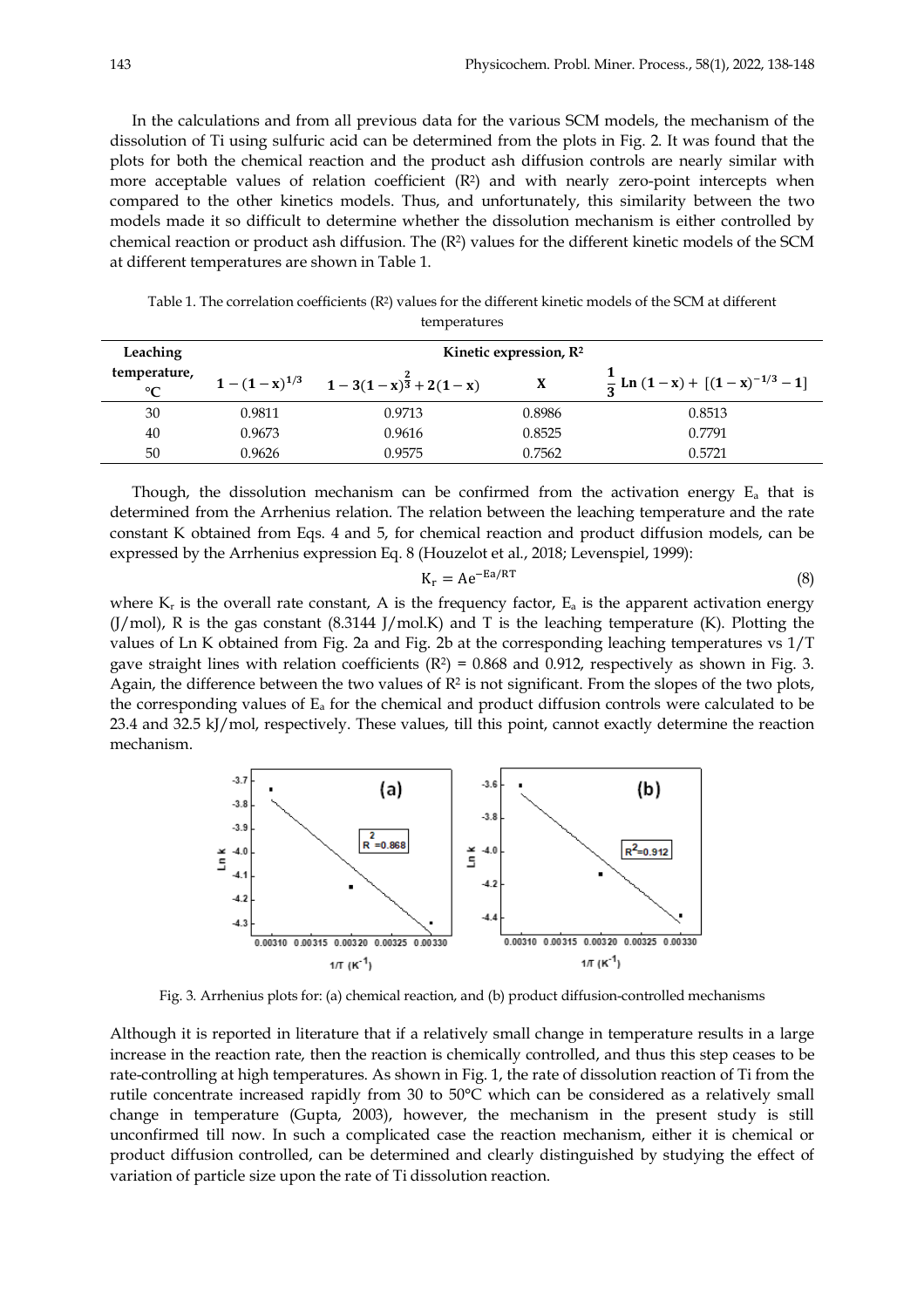## **3.1.3. Effect of particle size**

The effect of particle size was studied in three different fractions: [(-0.250 to +0.125), (-0.125 to +0.075), and (-0.075 to +0.025) mm] at different leaching times (10, 20, and 30 min) as shown in Fig. 4a, and the fixed experimental conditions were: leaching temperature  $50^{\circ}$ C, [H<sub>2</sub>SO<sub>4</sub>]=9.2 M, L/S ratio 10 cm<sup>3</sup>/g, and stirring speed 250 rpm.. It is clear from Fig. 4a that the dissolution rate of Ti is inversely proportional to the particle size and increased with decreasing particle size. The particle diameter  $(r_0)$ used in the kinetics calculations for each particle size fraction was chosen to be the average particle size as follows: for the fraction  $(-0.250 \text{ to } +0.125)$  the average is  $(0.187 \text{ mm})$ , for the fraction  $(-0.125 \text{ to } +0.125)$  $+0.075$ ) the average is  $(0.100 \text{ mm})$ , and for the fraction  $(-0.075 \text{ to } +0.025)$  the average is  $(0.050 \text{ mm})$ .

The data in Fig. 4a was applied for both the chemical reaction and product diffusion models according to Eqs. 4 and 5, respectively. The plots for both models are shown in Fig. 4b and Fig. 4c, respectively. Also, the values of (R2) corresponding to each line for both chemical reaction and product diffusion models are shown in Table 2.



Table 2. Correlation coefficients (R2) values for the chemical reaction and product diffusion kinetic models at different particle diameters

Fig. 4. Variation of (a) Ti dissolution rate, (b)  $1-(1-x)^{\frac{1}{3}}$ , and (c)  $1-3(1-x)^{\frac{2}{3}}+2(1-x)$ , with variation of particle size at different times

From the data in Fig. 4b and Table 2, it is now clear that the chemical reaction mechanism is more acceptable than the product diffusion where the values of  $(R<sup>2</sup>)$  are greater and the lines nearly pass the origin. Also, the relations between Ln k vs  $1/r_0$  (for chemical mechanism) and Ln k vs  $1/r_0^2$  (for product diffusion mechanism) are determined and shown in Fig. 5a and Fig. 5b, respectively. It is also clear that the value of  $(R^2)$  in Fig. 5a is greater than that in Fig. 5b which supports the chemical reaction mechanism. Referring to Fig. 3a, the calculated  $E<sub>a</sub>$  for the dissolution reaction of Ti in sulfuric acid solutions from a rutile concentrate is 23.4 kJ/mol, which is in spite of being < 40kJ/mol, but it is still in accordance with a chemical reaction mechanism that was reported in some other publications (Dreisinger and Abed, 2002; Espiari et al., 2006; Jackson, 1986). For the activation energy value that was estimated from the Arrhenius plot, some studies showed that some diffusion-controlled reactions have unusually high activation energy. For instance, the activation energy for the diffusion-controlled dissolution of Ti and Fe from ilmenite in hydrochloric acid solution was reported to be 48.9 and 53.7 kJ/mol, respectively (Tsuchida et al., 1982). Also, Olanipekun 1999 reported the diffusion-controlled dissolution of Ti and Fe from a Nigerian ilmenite ore by hydrochloric acid and calculated the  $E<sub>a</sub>$  to be 67.1 kJ/mol for Ti and 62.4 kJ/mol for Fe, respectively. Similarly, the  $E_a$  for the diffusion-controlled hydrochloric acid leaching of Fe from bauxite varied from 62 to 79 kJ/mol for different particle size fractions (Paspaliaris and Tsolakis 1987). Wang et al., 2013 reported a process to decompose Ti slag by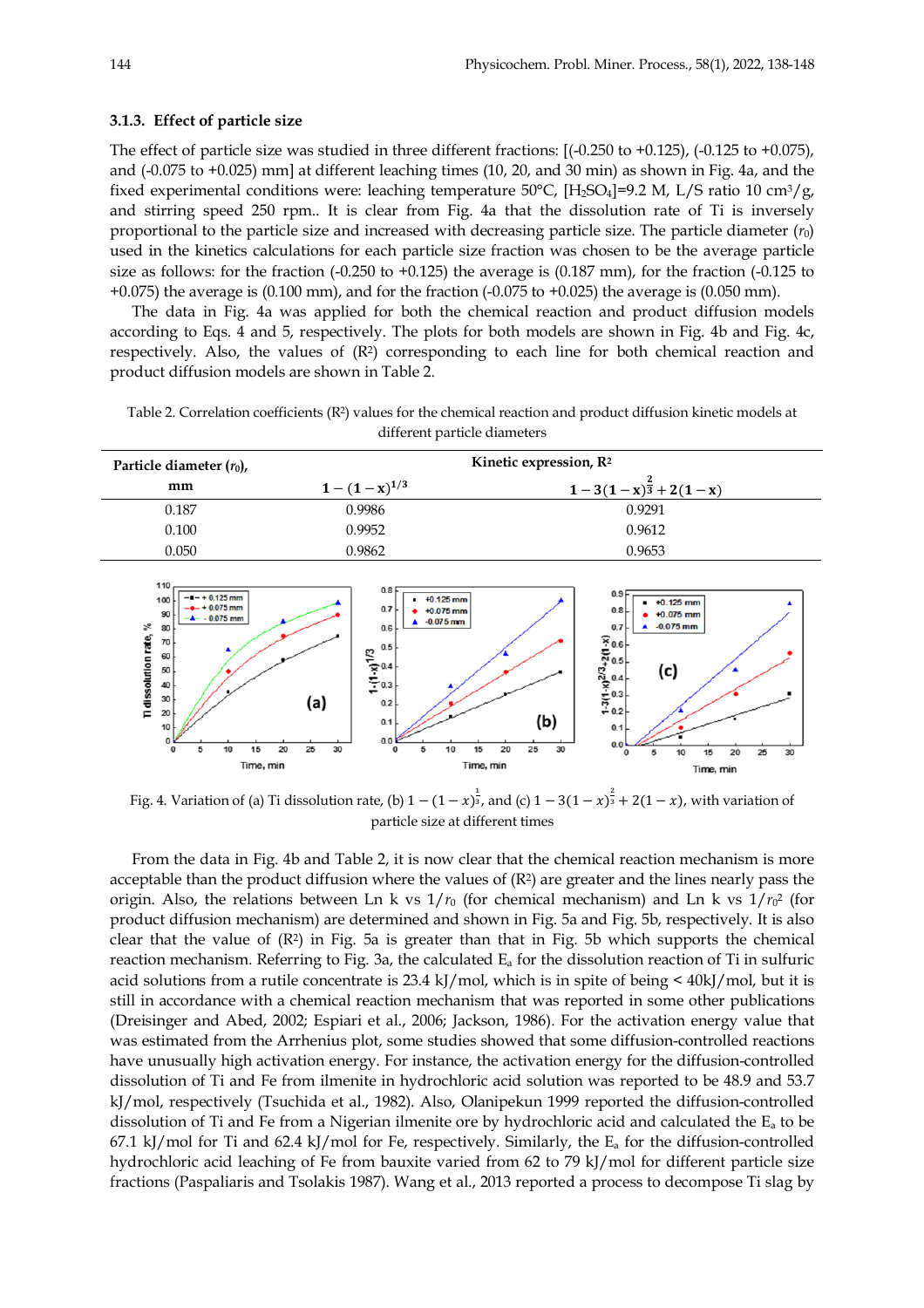using the NaOH/KOH binary molten salt. The kinetics investigation indicated that the decomposition of the slag is controlled by mass diffusion in the residual layer and the  $E_a$  is 43.1 kJ/mol. On the other hand, other studies showed that some reactions with chemical-controlled mechanism have unusual low activation energies. For example, Nayl et al., 2009 reported the digestion of an ilmenite slag in 4 M NH<sub>4</sub>OH solution at a temperature of 150 °C, the slag decomposed with the formation of ammonium titanate which was readily hydrolyzed in hot water to high purity anatase. Analysis of the reaction kinetics found that the reaction was a chemical-controlled process with Ea equaled 27.8±1.6 kJ/mol. On closer examination, it appears that the rate-controlling mechanism of heterogeneous dissolution reactions is sometimes better predicted from plots of the kinetic equations rather than from the activation energy value. In some instances, the same mechanistic information is derivable from both variables (Olanipekun 1999). The reaction mechanism is now confirmed to be controlled by the surface chemical reaction, so, from the slope of Fig. 5a, the reaction order with respect to particle size was found to be (-0.518).



Fig. 5. The relationship between (a)  $ln(k)$  vs  $1/r_0$  and (b)  $ln(k)$  vs  $1/r_0^2$ 

# **3.1.4. Effect of sulfuric acid concentration**

The effect of sulfuric acid concentration was studied for different concentrations: (1.8, 2.3, 3.0, 4.6, 6.1, and 9.2 M) at different leaching time intervals. The experimental data obtained were applied to the chemical reaction model and the results are shown in Fig. 6a. A relation between Ln k vs Ln  $[H_2SO_4]$ was constructed which gave a straight line with a slope equals (0.803) which represents the reaction order with respect to sulfuric acid concentration Fig. 6b.



Fig. 6. Variation of (a)  $1-(1-x)^{\frac{1}{3}}$  with variation of [H<sub>2</sub>SO<sub>4</sub>] at different times, and (b) ln(k) vs ln([H<sub>2</sub>SO<sub>4</sub>]) for chemical reaction control

## **3.1.5. Effect of liquid/solid (L/S) ratio**

The effect of L/S ratio was studied for different ratios:  $(2, 4, 6, 8, \text{ and } 10, \text{ cm}^3/\text{g})$  at different leaching time intervals. The experimental data obtained were applied to the chemical reaction model and the results are shown in Fig. 7a. A relation between Ln k vs Ln L/S ratio was constructed which gave a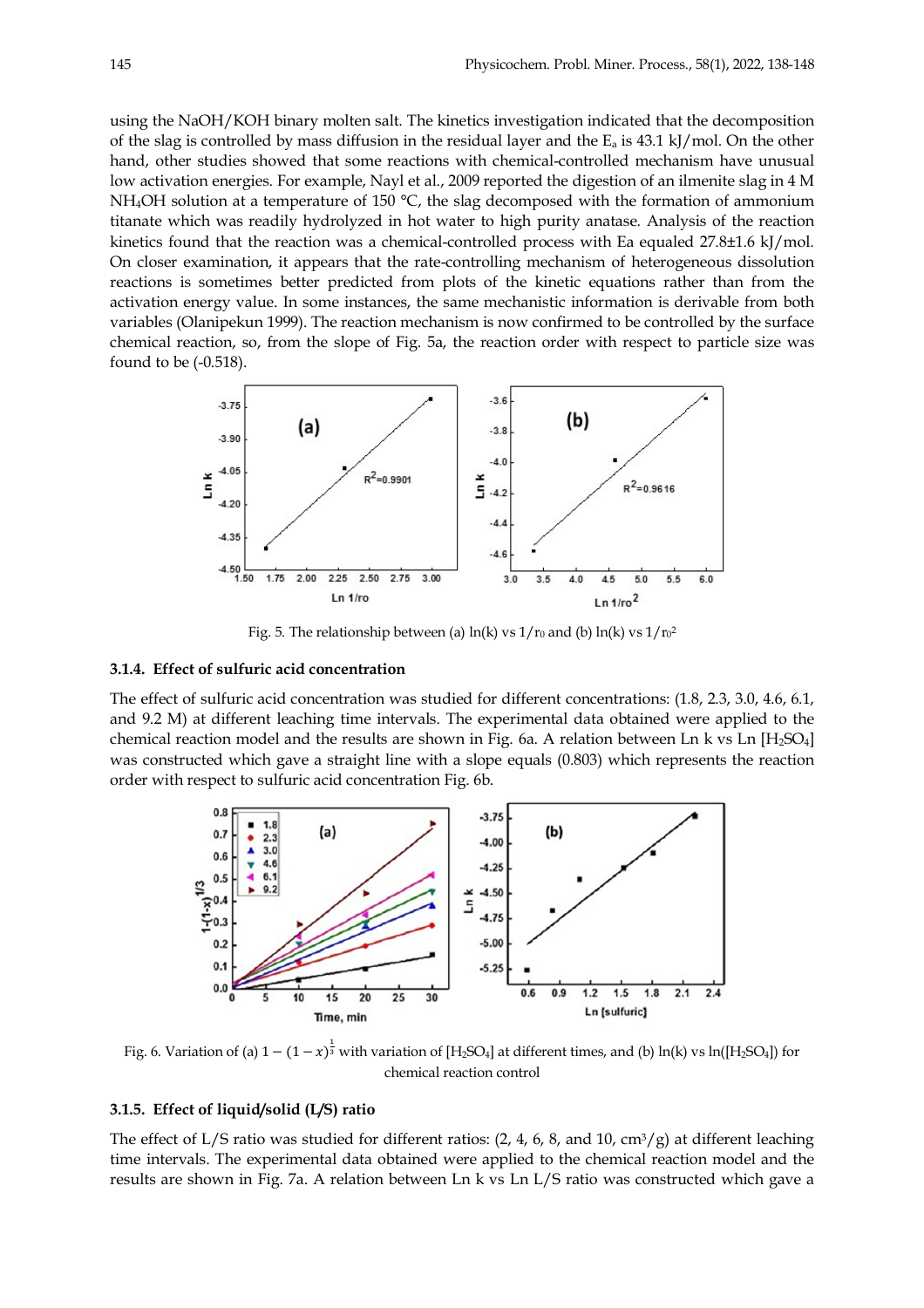straight line with a slope equals (0.793) which represents the reaction order with respect to L/S ratio as shown in Fig. 7b.



Fig. 7. Variation of (a)  $1-(1-x)^{\frac{1}{3}}$  with variation of L/S ratio at different times, and (b) ln(k) vs ln(L/S) for chemical reaction control

# **3.1.6. Effect of stirring speed**

The effect of stirring speed was studied for different speeds: (150, 250, and 350 rpm) at different leaching time intervals. The experimental data obtained were applied to the chemical reaction model and the results are shown in Fig. 8a.



Fig. 8. Variation of (a)  $1 - (1 - x)^{\frac{1}{3}}$  with variation of stirring speed at different times, and (b) ln(k) vs ln(stirring speed) for chemical reaction control

A relation between Ln k vs Ln stirring speed was constructed which gave a straight line with a slope equals (0.668) which represents the reaction order with respect to stirring speed as shown in Fig. 8b. From all of the previous statistical and graphical calculations, the combined effects of the process variables on the dissolution kinetics of Ti from a rutile concentrate using sulfuric acid can be expressed by the overall rate equation, Eq. 8 (Ajemba and Onukwuli, 2012).

$$
1 - (1 - x)^{1/3} = k_0 C_{[H2SO4]}^a (dp)^b (L/S)^c (w)^d e^{(-Ea/RT)} t
$$
 (8)

where the constants a, b, c, and d are the reaction orders with respect to sulfuric acid concentration, particle diameter, L/S ratio, and stirring speed, respectively. Substituting the values calculated for these constants and the value calculated for activation energy, the semi-empirical overall rate equation becomes as follows, Eq. 9.

$$
1 - (1 - x)^{1/3} = k_0 \ C_{[H2SO4]}^{0.803} \ (dp)^{-0.518} \ (L/S)^{0.793} \ (w)^{0.668} \ e^{(-23400/RT)} \ t \tag{9}
$$

#### **4. Conclusions**

The leaching kinetics and mechanism of Ti from a rutile concentrate in sulfuric acid solution was carefully investigated. The leaching reaction was affected by temperature, particle size, acid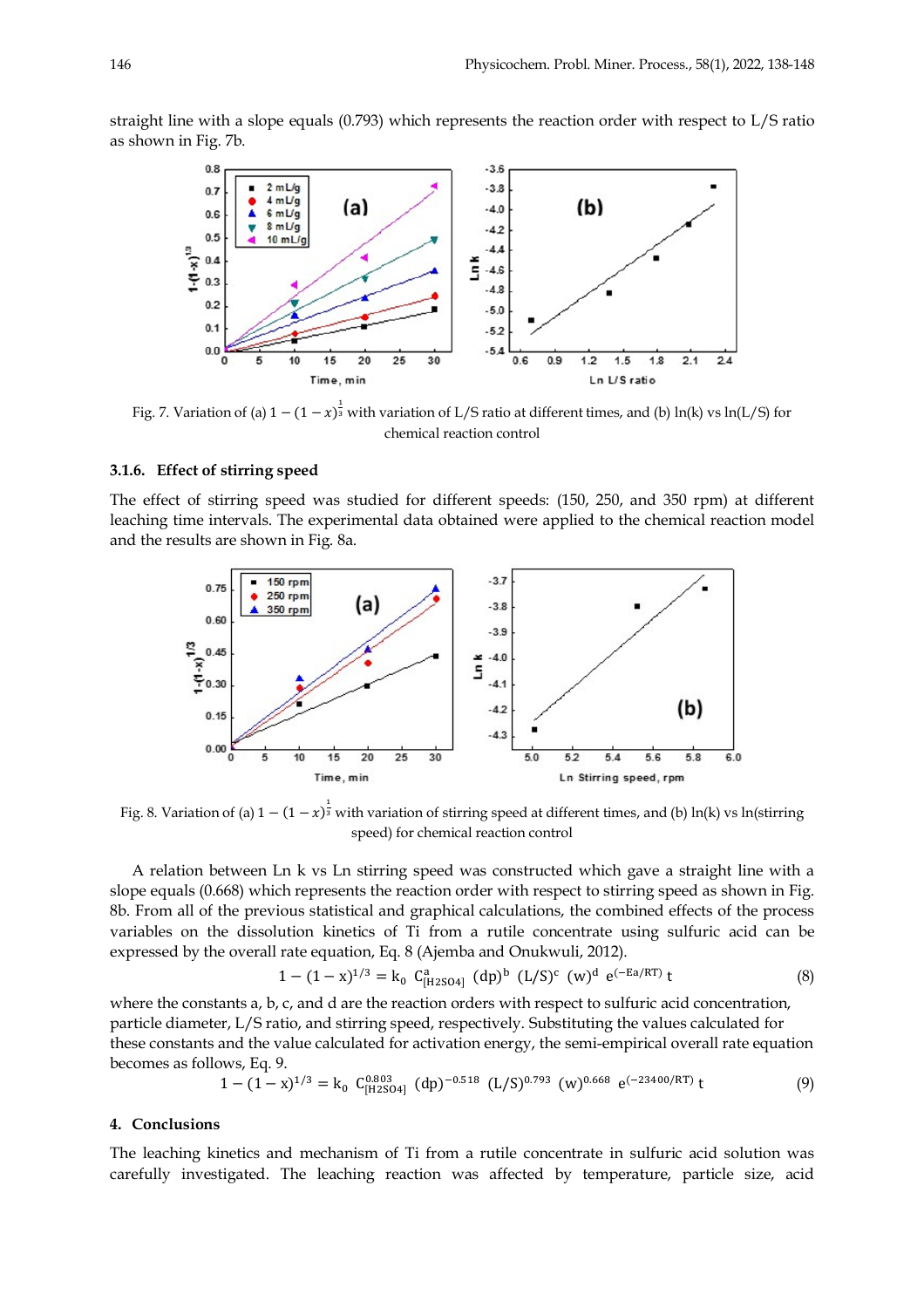concentration, liquid/solid ratio, and stirring speed. The leaching kinetics was investigated using the Shrinking Core Model in order to determine the optimum criteria which control the reaction. The kinetics analysis revealed that the dissolution reaction is controlled by the chemical reaction at the rutile particle surface. Applying the Arrhenius relation, the apparent energy of activation  $E_a$  for the leaching reaction was calculated to be 23.4kJ/mol. A semi-empirical overall rate equation was introduced to describe the combined effects of the process variables upon the rate of the dissolution reaction.

## **References**

ABDEL-AAL, E.A., 2000. *Kinetics of sulfuric acid leaching of low-grade zinc silicate ore*. Hydrometallurgy, 55, 247–254. ADEBAYO, A.O., IPINMOROTI, K.O., AJAYI, O.O., 2003. *Dissolution Kinetics of Chalcopyrite with Hydrogen* 

*Peroxide in Sulphuric acid Medium*. Chem. Biochem. Eng. Q. 17(3) 213–218.

- AJEMBA, R.O., ONUKWULI, O.D., 2012. *Application of the shrinking core model to the analysis of alumina leaching from Ukpor clay using nitric acid*. International Journal of Engineering Research & Technology. Vol. 1 Issue 3.
- BABA, A.A., ADEKOLA, F.A., TOYE, E.E., BALE, R.B., 2009. *Dissolution Kinetics and Leaching of Rutile Ore in Hydrochloric Acid*. Journal of Minerals & Materials Characterization & Engineering, Vol. 8, No.10, 787-801.
- CHEN, D., ZHAO, L., QI, T., HU, G., ZHAO, H., LI, J., WANG, L., 2013. *Desilication from titanium–vanadium slag by alkaline leaching*. Trans. Nonferrous Met. Soc. China 23, 3076−3082.
- DREISINGER, D., ABED, N., 2002. *A fundamental study of the reductive leaching of chalcopyrite using metallic iron Part I: kinetic analysis*. Hydrometallurgy 66(1–3), 37–57.
- ESPIARI, S., RASHCHI, F., SADRNEZHAAD, S.K., 2006. *Hydrometallurgical treatment of tailings with high zinc content*. Hydrometallurgy, 82, 54–62.
- FARAJI, F., ALIZADEH, A., RASHCHI, F., MOSTOUFI, N., 2020. *Kinetics of leaching: a review*. De Gruyter Rev Chem Eng. https://doi.org/10.1515/revce-2019-0073
- GUPTA, C.K., 3002. *Chemical Metallurgy: Principles and Practice*. WILEY-VCH Verlag GmbH & Co. KGaA, Weinheim, pp. 336-337.
- HABASHI, F., 1969. *Principles of Extractive Metallurgy*, Vol. 1 Gordon & Breach, New York, pp. 153–163.
- HOUZELOT, V., RANC, B., LAUBIE, B., SIMONNOT, M., 2018. *Agromining of hyperaccumulator biomass: Study of leaching kinetics of extraction of nickel, magnesium, potassium, phosphorus, iron, and manganese from Alyssum murale ashes by sulfuric acid*. Chem Eng Res Des., 129, 1–11.
- HUANG, Y., CHAI, W., HAN, G., WANG, W., YANG, S., LIU, J., 2016. *A perspective of stepwise utilization of Bayer red mud: step two-extracting and recovering Ti from Ti-enriched tailing with acid leaching and precipitate flotation*. J. Hazard. Mater., 307, 318–327.
- ISMAEL, M.H., EL HUSSAINI, O.M., EL-SHAHAT, M.F., 2020. *New method to prepare high purity anatase TiO2 through alkaline roasting and acid leaching from non-conventional minerals resource*. Hydrometallurgy, 195, 105399.
- JABIT, N.A, SENANAYAKE, G., 2018. *Characterization and Leaching Kinetics of Ilmenite in Hydrochloric Acid solution for Titanium Dioxide Production*. IOP Conf. Series: Journal of Physics: Conf. Series. doi:10.1088/1742-6596/1082/1/012089
- JACKSON, E., 1986. *Hydrometallurgical extraction and reclamation*. Ellis Horwood Ltd, Chichester.
- LEVENSPIEL, O., 1999. *Chemical reaction engineering*. 3rd ed. John Wiley & Sons. New York. 566-588.
- LI, M., WEI, C., QIU, S., ZHOU, X., LI, C., DENG, Z., 2010. *Kinetics of vanadium dissolution from black shale in pressure acid leaching.* Hydrometallurgy 104, 193–200.
- NAYL, A.A., ISMAIL, I.M., ALY, H.F., 2009. *Ammonium hydroxide decomposition of ilmenite slag*. Hydrometallurgy 98, 196–200.
- NIE, W., WEN, S., FENG, Q., LIU, D., ZHOU, Y., 2020. *Mechanism and kinetics study of sulfuric acid leaching of titanium from titanium-bearing electric furnace slag.* J Mater Res Technol., 9(2), 1750-1758.
- NIU, L., ZHAND, T., NI, P., LU, G., OUYANG, K., 2013. *Fluidized-bed chlorination thermodynamics and kinetics of Kenya natural rutile ore*. Trans. Nonferrous Met. Soc. China 23, 34483455.
- OLANIPEKUN, E., 1999. *A kinetic study of the leaching of a Nigerian ilmenite ore by hydrochloric acid*. Hydrometallurgy 53, 1–10.
- PASPALIARIS Y., TSOLAKIS Y., 1987. *Reaction kinetics for the leaching of iron oxides in diasporic bauxite from the Parnassus–Giona Zone Greece by hydrochloric acid*. Hydrometallurgy 19, 259–266.